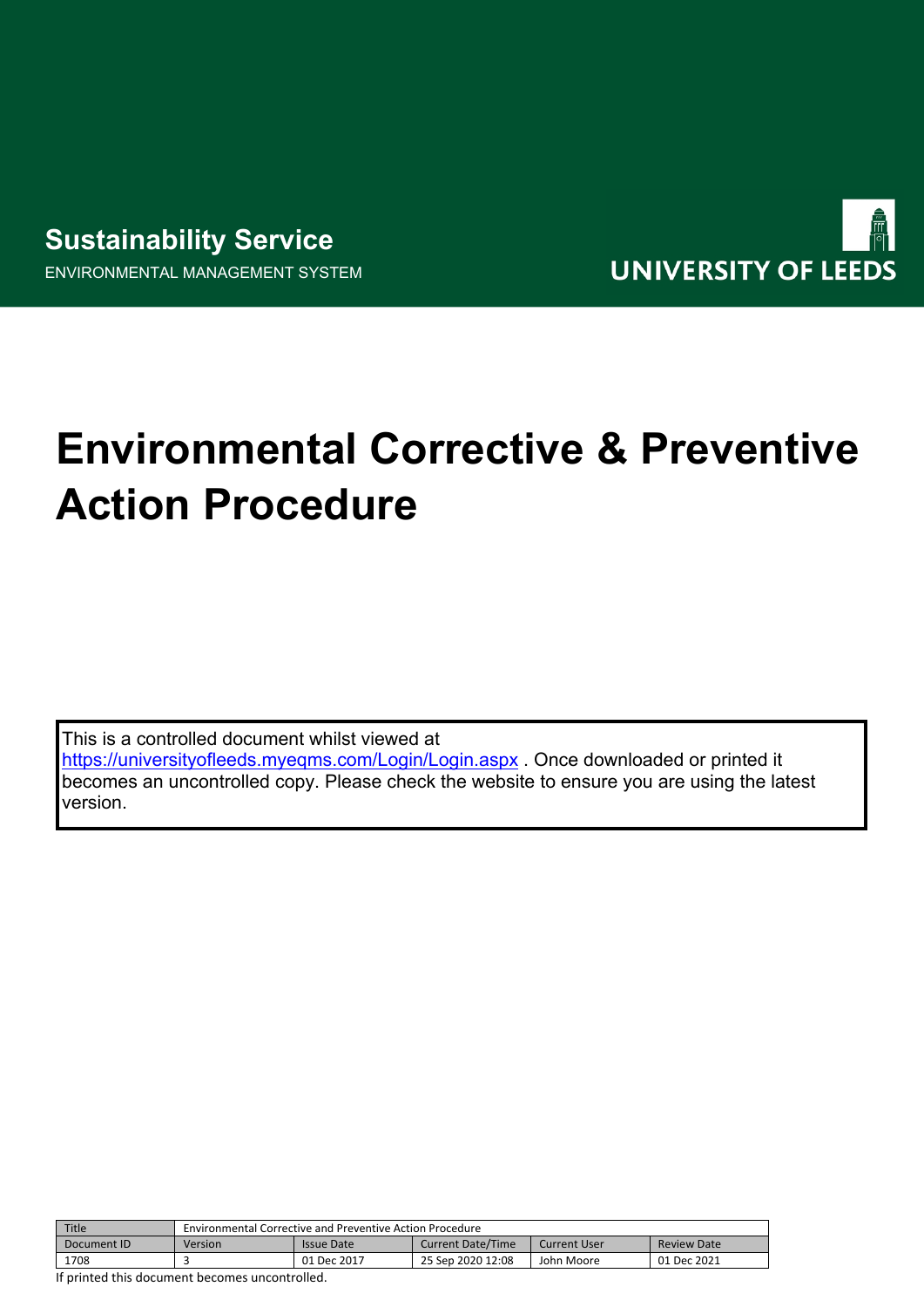## **PURPOSE:**

The purpose of this procedure is to ensure that any environmental observation, non-conformance or incident is addressed as soon as possible. It defines who has responsibility and authority for ensuring environmental observations, non-conformances or incidents are addressed and that appropriate corrective and preventive action is taken in line with the University's Environmental Management System.

#### **SCOPE:**

The procedure covers all environmental observations, non-conformances or incidents. It works alongside the Health & Safety Services Corrective and Preventive Action Procedure.

#### **DEFINITIONS:**

#### **Environmental incident**

An environmental incident as something that can cause damage to the natural environment which needs to be resolved in the immediate to short-term. It is different to an emergency which needs immediate resolution and is dealt with in our Emergency Response Preparedness Procedure.

#### **Observation**

An observation is evidence of a non-conformance which is not a systemic failure of the management system but nevertheless needs to be addressed and/or something that could impact on environmental performance.

#### **Non- conformance**

A non-conformance as a significant deviation from work standards, practices, procedures, regulations, management system performance etc. either in number of occurrences or in seriousness. A nonconformance can lead to an environmental incident if not addressed or have a cumulative environmental impact (e.g. contribution to climate change).

Individual observations that are not addressed within a given timescale can also be escalated to nonconformance.

## **Major Non-conformance**

A major non-conformance is triggered by one of the following:

- A failure to take action on a significant non-conformance over an extended period that has a medium-high risk to environmental performance or risks a serious environmental incident if not resolved
- A non-conformance that is likely to lead to a serious environmental incident or significant impact on environmental performance if not addressed immediately
- A non-conformance that is likely to lead to reputational damage if not addressed immediately

#### **Corrective and preventive action**

Action taken to eliminate the cause of an identified environmental incident, non-conformance or other undesired situation.

| Title       | <b>Environmental Corrective and Preventive Action Procedure</b> |                   |                   |              |                    |
|-------------|-----------------------------------------------------------------|-------------------|-------------------|--------------|--------------------|
| Document ID | Version                                                         | <b>Issue Date</b> | Current Date/Time | Current User | <b>Review Date</b> |
| 1708        |                                                                 | 01 Dec 2017       | 25 Sep 2020 12:08 | John Moore   | 01 Dec 2021        |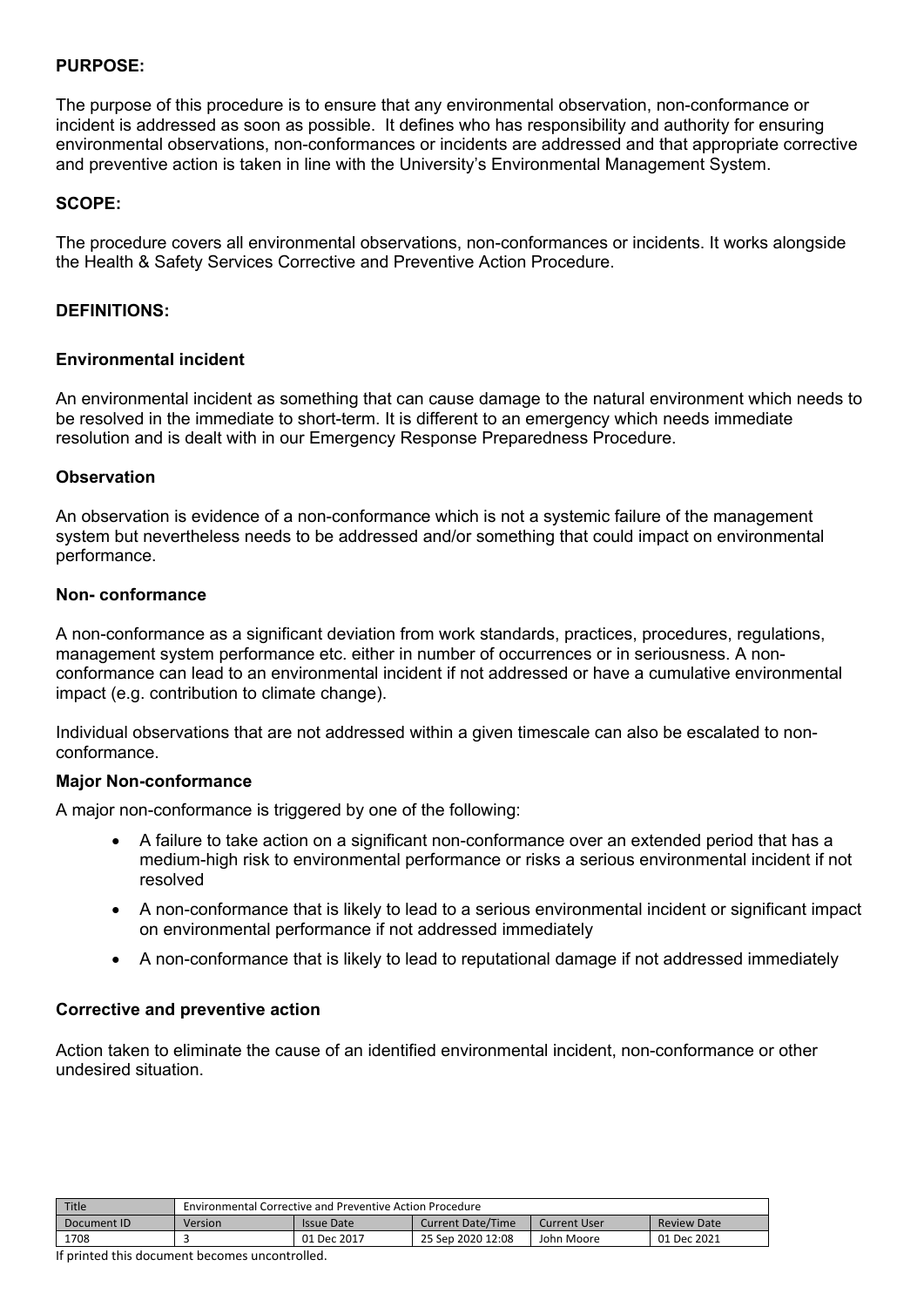#### **RESPONSIBILITIES:**

**Director of Facilities Management:** will be informed of any major non-conformance via the Director of Sustainability Services and will ensure adequate resources are made available to resolve the nonconformance.

**Director of Sustainability Services:** will ensure that Environmental Incidents, Observations and Nonconformances are resolved within the appropriate timescale and will track performance in-between environmental review meetings via reporting the Sustainability Manager. Will oversee responses to major non-conformances to ensure resolution within agreed timescale.

**Sustainability Manager supported by Sustainability Service and Health & Safety Service:** will respond to any Environmental Incidents, Observations and Non-conformances and ensure that the procedure is followed and will track and report on progress quarterly to the Director of Sustainability Services and annually to the Management Review Group.

**All staff and students:** are responsible for reporting environmental incidents, adhoc observations and nonconformances.

**Internal auditors:** are responsible for reporting observations and non-conformances as a result of audits.

# **REGISTERING AN INCIDENT, OBSERVATION OR NON-CONFORMANCE**

Any event that also has health and safety implications must follow the Health & Safety Services Corrective and Preventive Action Process.

Any person who becomes aware of an incident, observation or non-conformance shall record the details via the following methods:

- Via an e-mail sent to [sustainability@leeds.ac.uk](mailto:sustainability@leeds.ac.uk)
- Via EQMS issues manager
- Via Sentinel for environmental incidents only

Any internal auditor who identifies a non-conformance shall report this via the auditing and issue manager modules as part of the University EQMS software.

The following information must be included when reporting:

- Origin or location of the incident, non-conformance or observation
- A description of the incident, non-conformance or observation
- Any immediate corrective action taken to resolve the incident, non-conformance or observation.
- If appropriate, recommendations for long-term preventative action that could prevent a repeat occurrence. This might mean new training or a change to procedures.

Receipt of the incident via EQMS, Sentinel or e-mail will be confirmed by the Sustainability Manager or Health & Safety Manager, and any e-mail correspondence or anything raised via auditing will be added to EQMS as a record.

# **CORRECTIVE AND PREVENTATIVE ACTION**

EQMS will be used to record incidents, non-conformances and observations and the actions taken to avoid recurrence. Actions will be agreed with appropriate responsible parties and an appropriate timescale for implementation agreed, taking into account the level of seriousness of the incident, whether investment is required (accounting for business cases to be developed) and the complexity of resolving the issue.

| Title       | Environmental Corrective and Preventive Action Procedure |                   |                          |                     |                    |
|-------------|----------------------------------------------------------|-------------------|--------------------------|---------------------|--------------------|
| Document ID | Version                                                  | <b>Issue Date</b> | <b>Current Date/Time</b> | <b>Current User</b> | <b>Review Date</b> |
| 1708        |                                                          | 01 Dec 2017       | 25 Sep 2020 12:08        | John Moore          | 01 Dec 2021        |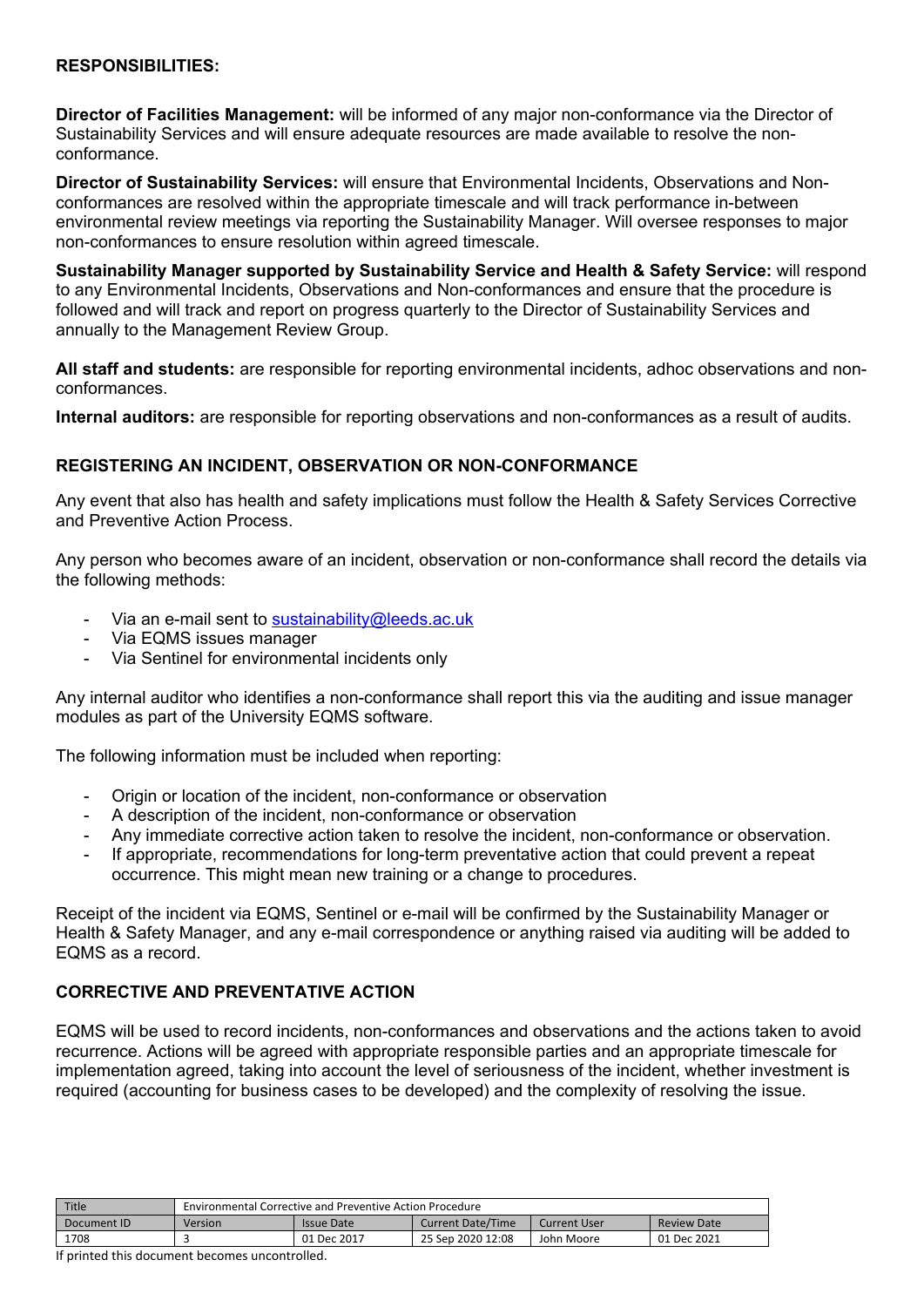Once this has been agreed the actions will be signed off at an Officer/Management level for observations, non-conformances and low level environmental incidents and at a Head of School/Service level for high level environmental incidents.

For a major non-conformance, the Director of Facilities Management, Director of Sustainability Services and other relevant school/service senior management will be informed and appropriate action will be agreed to resolve the issue within a prompt timescale.

# **FOLLOW UP**

The Sustainability Manager will check after the agreed time period that the actions have been implemented and that they are effective, or likely to be in the future at preventing a repeat of the incident, observation or non-conformance. If everything is satisfactory the issue will be signed off. If further actions need to be completed this must be agreed by relevant parties and a new re-view period agreed.

Issues will not be signed off until all suitable actions are in place and are proving to be effective or likely to be so in the future.

| <b>Title</b> | <b>Environmental Corrective and Preventive Action Procedure</b> |             |                          |              |                    |
|--------------|-----------------------------------------------------------------|-------------|--------------------------|--------------|--------------------|
| Document ID  | Version                                                         | Issue Date  | <b>Current Date/Time</b> | Current User | <b>Review Date</b> |
| 1708         |                                                                 | 01 Dec 2017 | 25 Sep 2020 12:08        | John Moore   | 01 Dec 2021        |